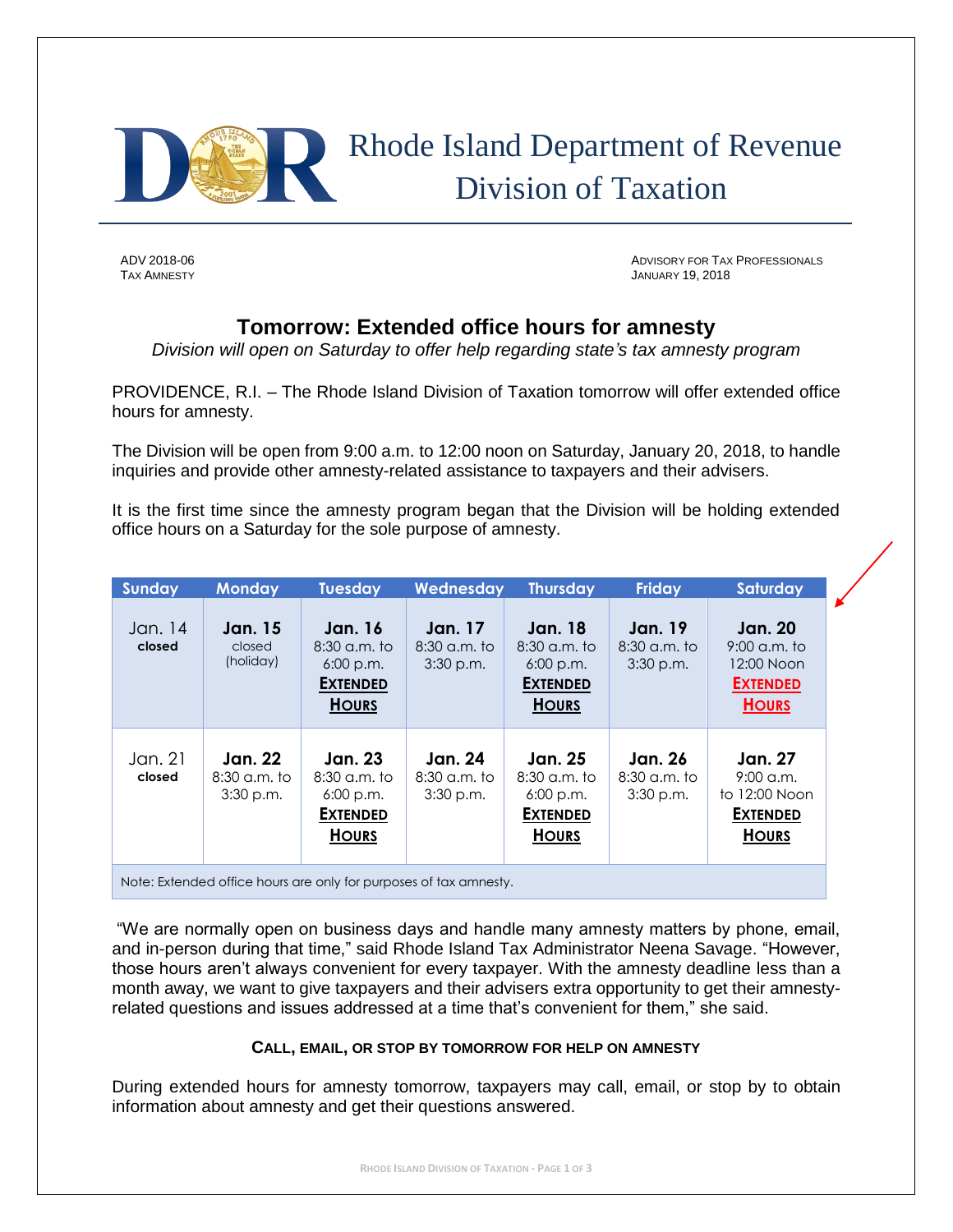■ Call the Division's amnesty phone bank at (401) 574-8650 to get general amnesty questions answered. (For taxpayer-specific questions involving amnesty – for example, a taxpayer wants to know about his or her specific account balance, or which returns have not been filed -- call the Collections section at (401) 574-8941.)

■ Email: Send an email the Division's amnesty team: [Tax.Amnesty@tax.ri.gov.](mailto:Tax.Amnesty@tax.ri.gov)

 Visit: The Division of Taxation office is at One Capitol Hill in Providence, R.I., diagonally across from the Smith Street entrance to the State House,

#### **ONLINE RESERVATION SYSTEM**

The Division of Taxation recently launched an online reservation system for taxpayers who want to make appointments involving amnesty. The address for the new reservation system is: [https://ritaxreservations.stonewallsolutions.com/.](https://ritaxreservations.stonewallsolutions.com/)

For taxpayers and tax professionals who plan to take advantage of the Division's extended office hours for amnesty, the Division encourages them to use the reservation system.

"Our new online reservation system is a convenience for taxpayers. It will save time and let you plan your schedule around your appointment with us," Savage said. To learn more about the reservation system, use the following link: [https://go.usa.gov/xnRuB.](https://go.usa.gov/xnRuB)



#### **TERMS OF AMNESTY**

"Under the terms of amnesty, if you pay what you owe in back taxes, we'll eliminate all penalties and erase 25 percent of the interest you owe," Savage said.

"Now is the time to step forward and take advantage of the many benefits available under our amnesty program. Now's the time to clean your slate and get a fresh start," she added, noting that all amnesty applications and payments are due on or before February 15, 2018.

Details of amnesty – including forms, frequently asked questions (FAQs), and other information – are on the agency's tax amnesty website, which is available 24 hours a day, seven days a week, at: [www.TaxAmnesty.ri.gov.](http://www.taxamnesty.ri.gov/)

- Tax amnesty is a unique opportunity for you to get a fresh start. Pay what you owe in delinquent Rhode Island state taxes – no matter the type of tax.
- In exchange, the Division will waive penalties and reduce, by 25 percent, the amount of interest normally charged.